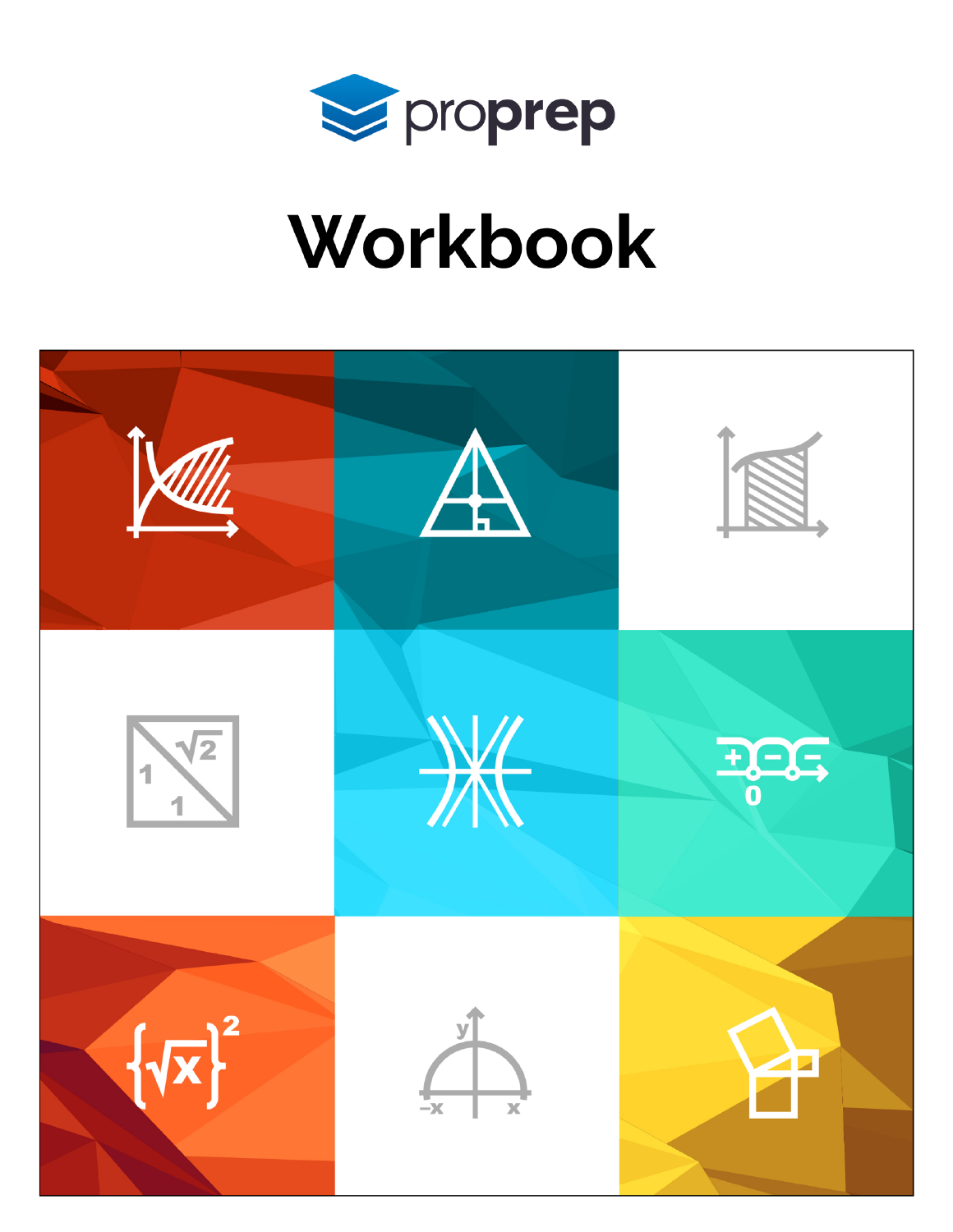# Table of Contents

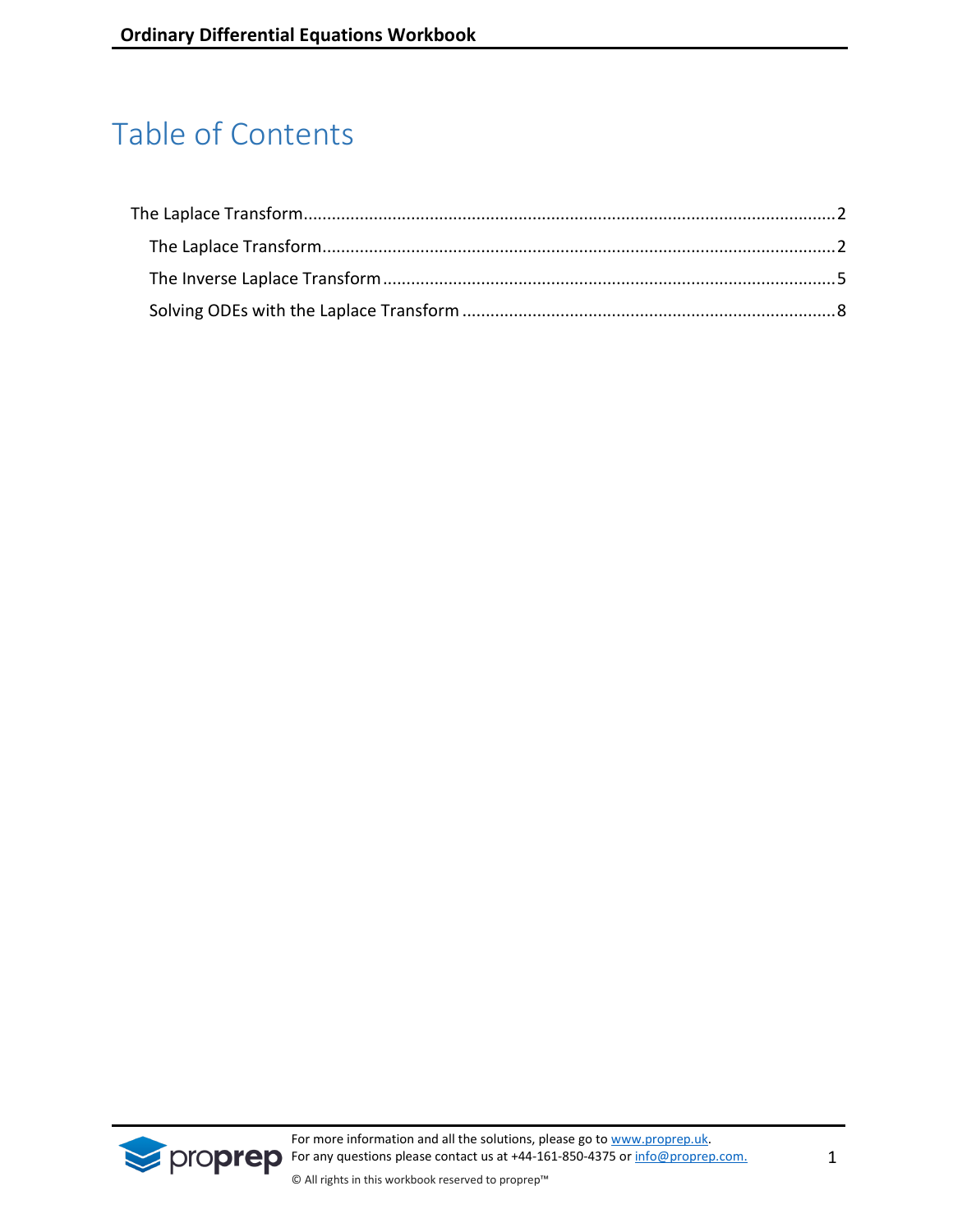# <span id="page-2-0"></span>**The Laplace Transform**

# <span id="page-2-1"></span>**The Laplace Transform**

#### **Questions**

Compute the following questions:

- **1)**  $\mathcal{L}(t^2 + 4t 2)$ **2)**  $\mathcal{L} \left( \frac{1}{2} t^4 + \frac{2}{\sqrt{t}} \sqrt{t} + 1 \right)$ 2  $t^4 + \frac{2}{\sqrt{\pi}}\sqrt{t}$  $\left(\frac{1}{2}t^4 + \frac{2}{\sqrt{\pi}}\sqrt{t} + 1\right)$ **3)**  $\mathcal{L}(e^{-4t} + 10e^{2t})$ **4)**  $\mathcal{L}(\cosh 4t)$ **5)**  $\mathcal{L}(\sinh 10t)$ **6)**  $\mathcal{L}(\sin 2t \cos 2t)$ **7)**  $\mathcal{L}(\sin 2t \cos t)$ **8)**  $\mathcal{L}(\sin^2 t)$ **9)**  $\mathcal{L}(\cos^2 4t)$ **10)**  $\mathcal{L}(t^2 \sin 4t)$ **11)**  $\mathcal{L}(t^4e^{2t})$ **12)**  $\mathcal{L}(e^{2t} \sin 4t)$
- **13)**  $0 < t \leq 1$  $(t)$ 1  $t>1$  $t \quad 0 < t$ *g t t*  $\begin{cases} t & 0 < t \leq 1 \end{cases}$  $=\{$  $\begin{cases} 1 & t > \end{cases}$ **14)**  $0 < t \leq 1$  $(t)$  $2-t$  1  $t \qquad \qquad 0 < t$ *g t*  $t \qquad 1 < t$  $\begin{cases} t & 0 < t \leq 1 \end{cases}$  $=\begin{cases} 1 & \text{if } t \geq 0 \\ 2-t & 1 < t \end{cases}$
- **15)** Compute the Laplace Transform of the following periodic function:



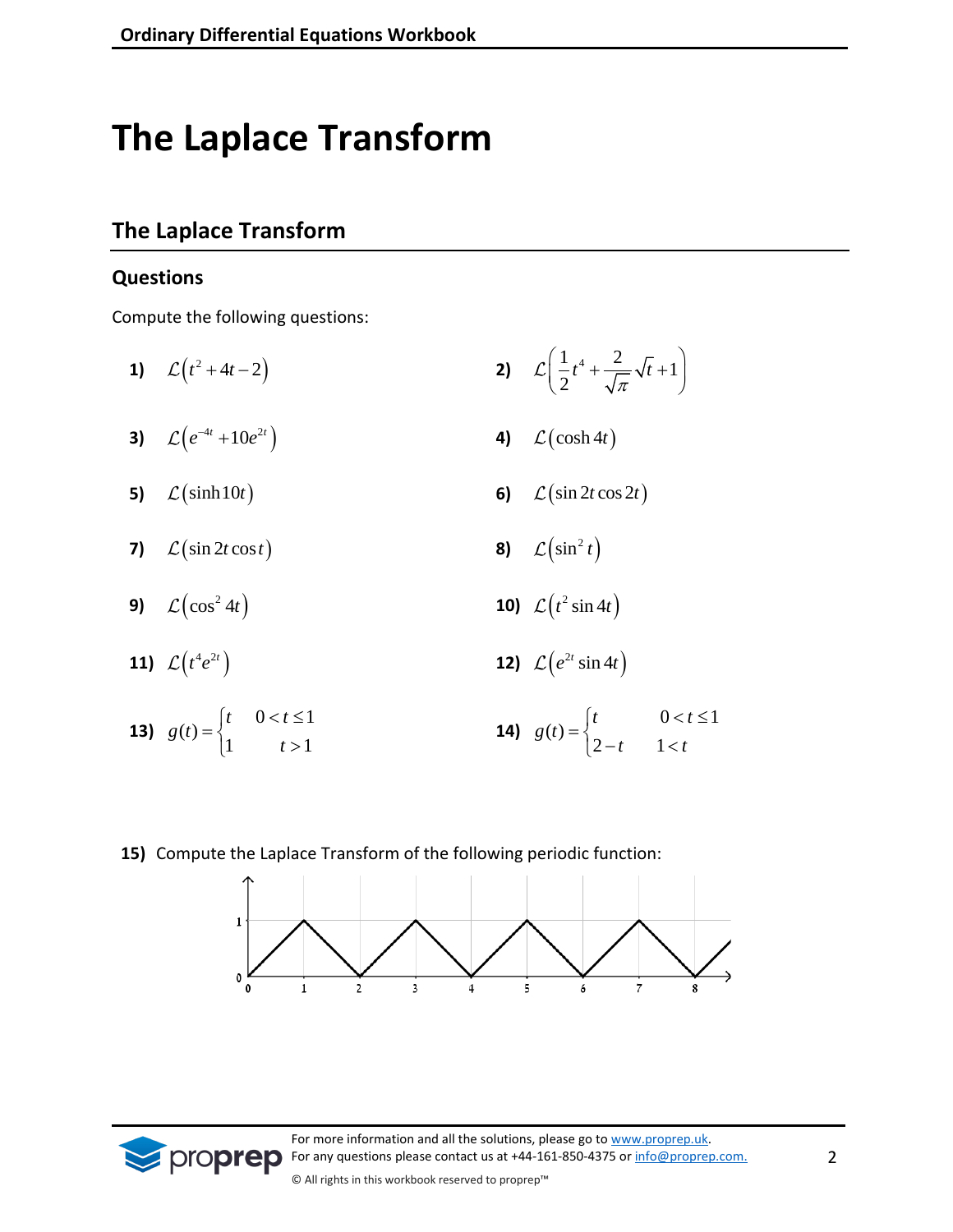

**16)** Compute the Laplace Transform of the following periodic function:

**17)** Compute the Laplace Transform of the following periodic function:



- **18)** Define and sketch the step function  $u(t)$ .
- **19)** Sketch the function  $f(t) = u(t-2) u(t-3)$ , where  $u(t)$  is the step function.
- **20)** Express the function  $f(t)$ 0  $t < 4$  $1 \t t \geq 4$ *t f t t*  $\begin{bmatrix} 0 & t \end{bmatrix}$  $=\{$  $\begin{cases} 1 & t \geq \end{cases}$ in terms of the step function.
- **21)** If  $f(t)$  is a function and  $u(t)$  is the step function, write the Laplace Transforms of
	- a. *u*(*t*) b.  $u(t-k)$ c.  $u(t-k) f(t-k)$ , assuming that we have the transform of  $f(t)$ .

Compute the Laplace Transform of the function:

**22)**  $g(t)$  $(t - 4)^2$  $0 \qquad t < 4$  $4)^2$   $t \ge 4$  $g(t) = \begin{cases} 0 & t \end{cases}$  $(t-4)^2$  t  $\begin{cases} 0 & t < \end{cases}$  $=\begin{cases} (t-4)^2 & t \geq 4 \end{cases}$ **23)**  $g(t) = \begin{cases} 1 & t \end{cases}$ 0  $t < 4$ 4  $g(t) = \begin{cases} 0 & t \end{cases}$  $t^2$  t  $\begin{cases} 0 & t < \end{cases}$  $=\{$  $\begin{cases} t^2 & t \geq \end{cases}$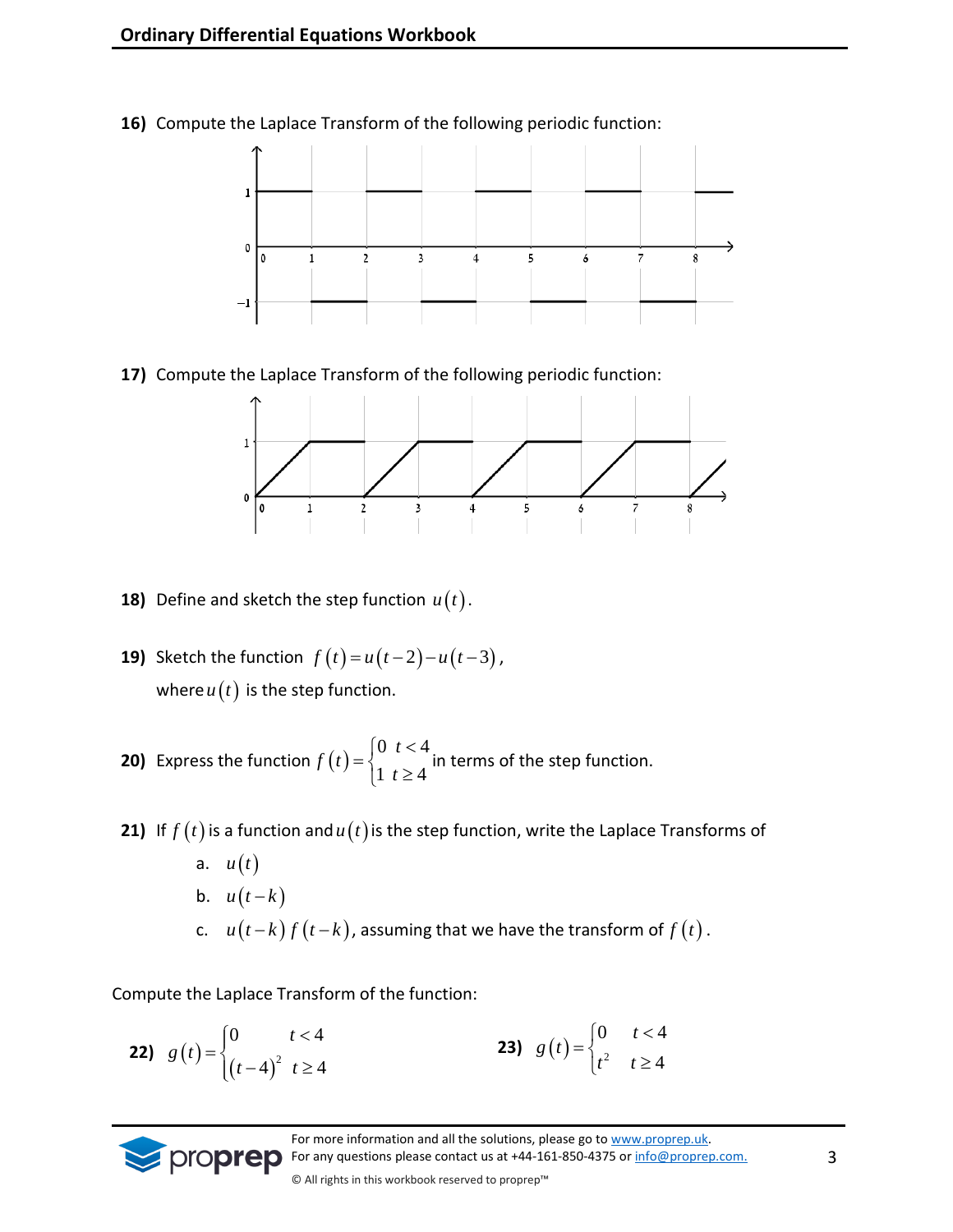### **Answer Key**

1) 
$$
\frac{2}{s^3} + \frac{4}{s^2} - \frac{2}{s}
$$
  
\n2)  $\frac{1}{s+4} + 10\frac{1}{s-2}$   
\n3)  $\frac{1}{s+4} + 10\frac{1}{s-2}$   
\n4)  $\frac{1}{2} \left[ \frac{1}{s-4} + \frac{1}{s+4} \right]$   
\n5)  $\frac{1}{2} \left[ \frac{1}{s-10} - \frac{1}{s+10} \right]$   
\n6)  $\frac{2}{s^2 + 16}$   
\n7)  $\frac{1}{2} \frac{5}{s^2 + 25} - \frac{1}{2} \frac{1}{s^2 + 1}$   
\n8)  $\frac{1}{2} \cdot \frac{1}{s} - \frac{1}{2} \frac{s}{s^2 + 4}$   
\n9)  $\frac{1}{2} \cdot \frac{1}{s} + \frac{1}{2} \frac{s}{s^2 + 64}$   
\n10)  $(-1)^2 \left( \frac{4}{s^2 + 16} \right)^n = \frac{8(3s^2 - 16)}{(s^2 + 16)^3}$   
\n11)  $\frac{4}{(s-2)^2 + 16}$   
\n12)  $\frac{4}{(s-2)^2 + 16}$   
\n13)  $\frac{1-e^{-s}}{s^2}$   
\n14)  $\frac{1-2e^{-s}}{s^2}$   
\n15)  $\frac{1-e^{-s}}{s^2(1-e^{-2s})}$   
\n16)  $\frac{1-e^{-s}}{s(1+e^{-s})}$   
\n17)  $\frac{1-e^{-s} - se^{-2s}}{s^2(1-e^{-2s})}$   
\n18)  $u_k(t) = \begin{cases} 0 & t < k \\ 1 & t \ge k \end{cases}$   
\n19)  $\frac{1}{2} \cdot \frac{1}{s^2(1-e^{-2s})}$   
\n10)  $f(t) = \begin{cases} 0 & t < k \\ 1 & t \ge k \end{cases}$   
\n11)  $\frac{1-e^{-s}}{s^2(1-e^{-2s})}$   
\n12)  $\frac{1}{s^3} = \frac{1}{s^3}$ 



© All rights in this workbook reserved to proprep™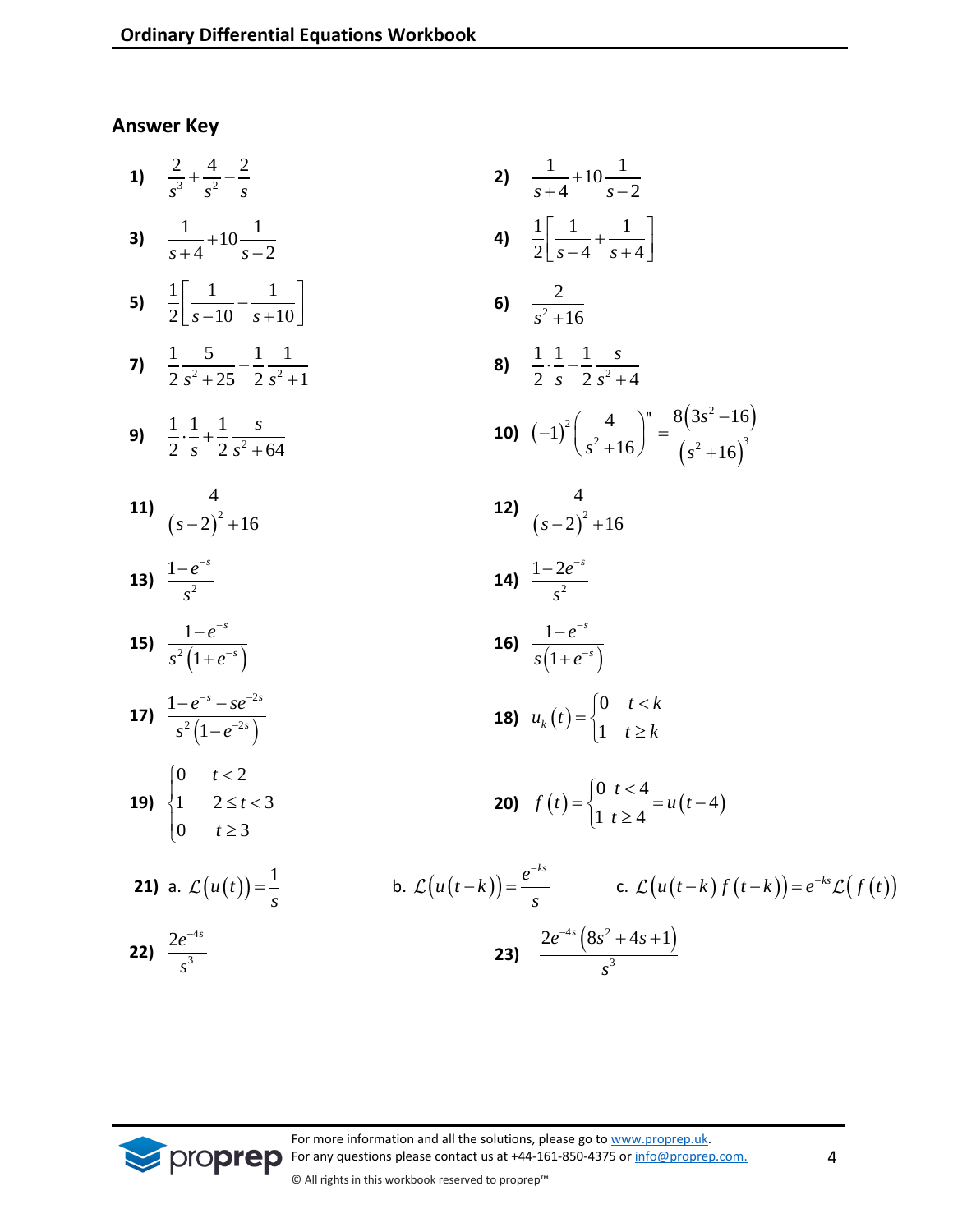# <span id="page-5-0"></span>**The Inverse Laplace Transform**

# **Questions**

Compute the following Inverse Laplace Transforms:

| 1) $L^{-1}(\frac{1}{s})$                                              | 2) $L^{-1}\left(\frac{1}{s^4}\right)$                                     |
|-----------------------------------------------------------------------|---------------------------------------------------------------------------|
| <b>3)</b> $L^{-1}\left(\frac{1}{s-10}\right)$                         | 4) $L^{-1}\left(\frac{1}{s^2+4}\right)$                                   |
| 5) $L^{-1}\left(\frac{s}{s^2+4}\right)$                               | 6) $L^{-1}\left(\frac{1}{(s-10)^2+4}\right)$                              |
| 7) $L^{-1}\left(\frac{s}{(s-2)^2+4}\right)$                           | <b>8)</b> $L^{-1} \left( \frac{s}{(s^2+4)^2} \right)$                     |
| 9) $L^{-1}\left(\frac{1}{(s^2+4)^2}\right)$                           | <b>10)</b> $L^{-1}\left(\frac{1}{\sqrt{s}}\right)$                        |
| <b>11)</b> $L^{-1}\left(\frac{1}{s^2-4}\right)$                       | <b>12)</b> $L^{-1}\left(\frac{5-s}{s^2+5s}\right)$                        |
| <b>13)</b> $L^{-1}\left(\frac{s}{s^2+5s+6}\right)$                    | <b>14)</b> $L^{-1}\left(\frac{s^2+s-1}{s^3-s}\right)$                     |
| <b>15)</b> $L^{-1} \left( \frac{6s^2 + 4s - 6}{s^3 - 7s - 6} \right)$ | <b>16)</b> $L^{-1} \left( \frac{10s}{s^4 - 13s^2 + 36} \right)$           |
| <b>17)</b> $L^{-1} \left( \frac{8s}{(s-2)^2 (s+2)} \right)$           | <b>18)</b> $L^{-1}\left(\frac{5-s}{s^3+s^2}\right)$                       |
| <b>19)</b> $L^{-1} \left( \frac{9s + 36}{s^3 + 6s^2 + 9s} \right)$    | <b>20)</b> $L^{-1} \left( \frac{1}{(s^2 - 2s + 1)(s^2 - 4s + 4)} \right)$ |

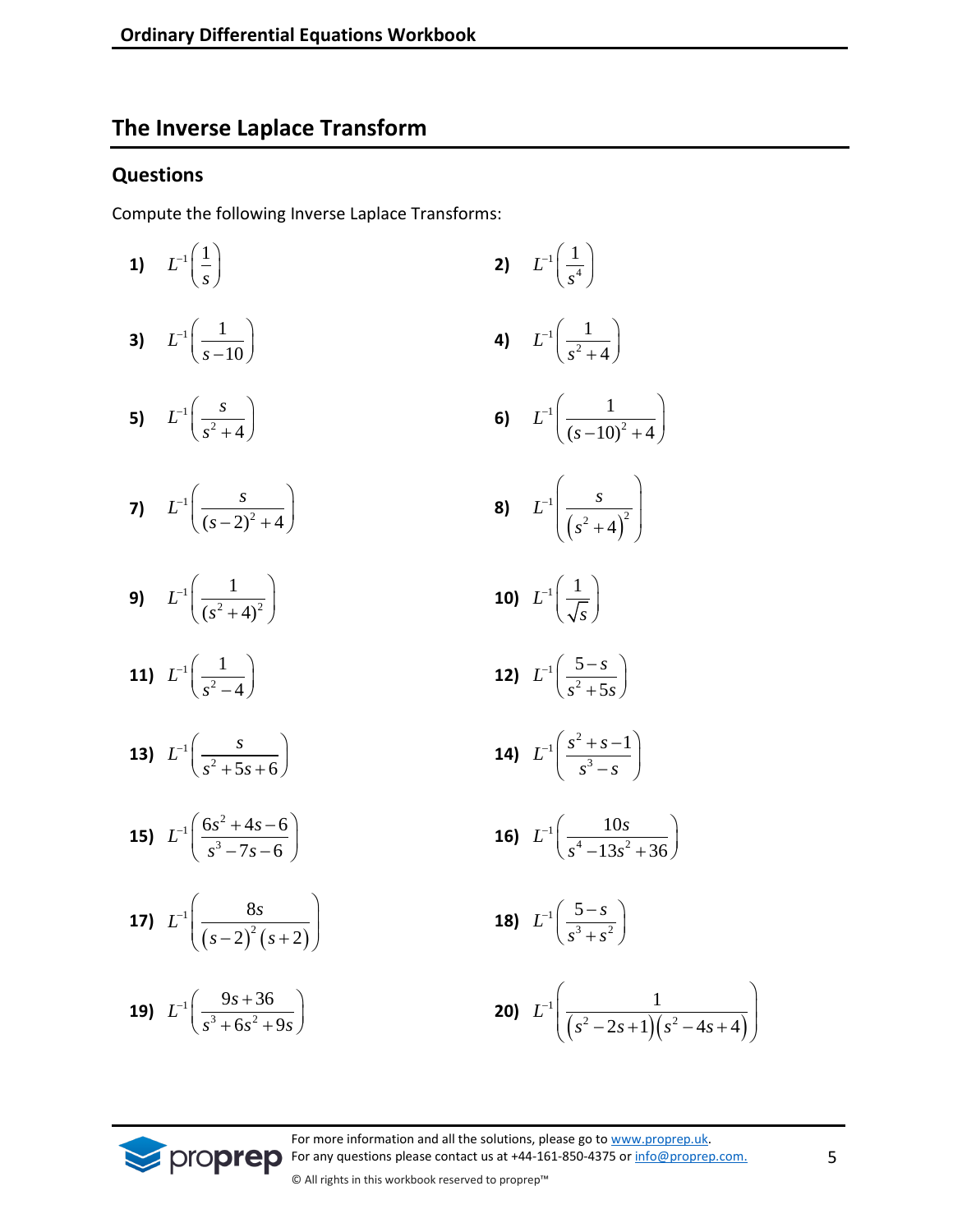**21)** 
$$
L^{-1}\left(\frac{1}{s^2+2s+3}\right)
$$
  
\n**22)**  $L^{-1}\left(\frac{1}{s^2+s+1}\right)$   
\n**23)**  $L^{-1}\left(\frac{2s^2+s-1}{(s^2+1)(s-3)}\right)$   
\n**24)**  $L^{-1}\left(\frac{2s^2+2s+1}{(s^2+1)(s+2)}\right)$   
\n**25)**  $L^{-1}\left(\frac{3}{(s^2+1)(s^2+4)}\right)$   
\n**26)**  $L^{-1}\left(\frac{1}{s(s^2+1)^2}\right)$   
\n**27)**  $L^{-1}\left(\frac{25s^2}{(s-1)(s^2+4)^2}\right)$ 

- **28)** Answer the following questions:
	- a. Compute the Inverse Laplace Transform:  $\frac{1}{s} \left( \frac{3}{s} - \frac{4e^{-s}}{s^2} + \frac{4e^{-3}}{s^2} \right)$ 3  $4e^{-s}$   $4e^{-3s}$  $\frac{x}{s}$  -  $\frac{x^2}{s^2}$  +  $\frac{x^3}{s^3}$  $_{-1}$ (3 4 $e^{-s}$ , 4 $e^{-3s}$  $\left(\frac{3}{s} - \frac{4e^{-s}}{s^2} + \frac{4e^{-3s}}{s^2}\right).$  $\left(\frac{5}{s}-\frac{16}{s^2}+\frac{16}{s^2}\right)$ .
	- b. Express the result as a piecewise function and sketch its graph.

Compute the following Inverse Laplace Transforms:

**29)** 
$$
\mathcal{L}^{-1}\left(\frac{e^{-4s}}{s+1} + \frac{e^{2s}}{s^2+1}\right)
$$
 **30)**  $\mathcal{L}^{-1}\left(\frac{e^{-10s}}{(s-1)(s-2)}\right)$ 

**31)** Given the Laplace Transform  $F(s)$  $F(s) = \frac{e^{-s} + 2}{s}$ *s*  $=\frac{e^{-s}+2}{s}$ , of a function  $f(t)$ . Compute  $f(0)$  and  $f(\infty)$ .

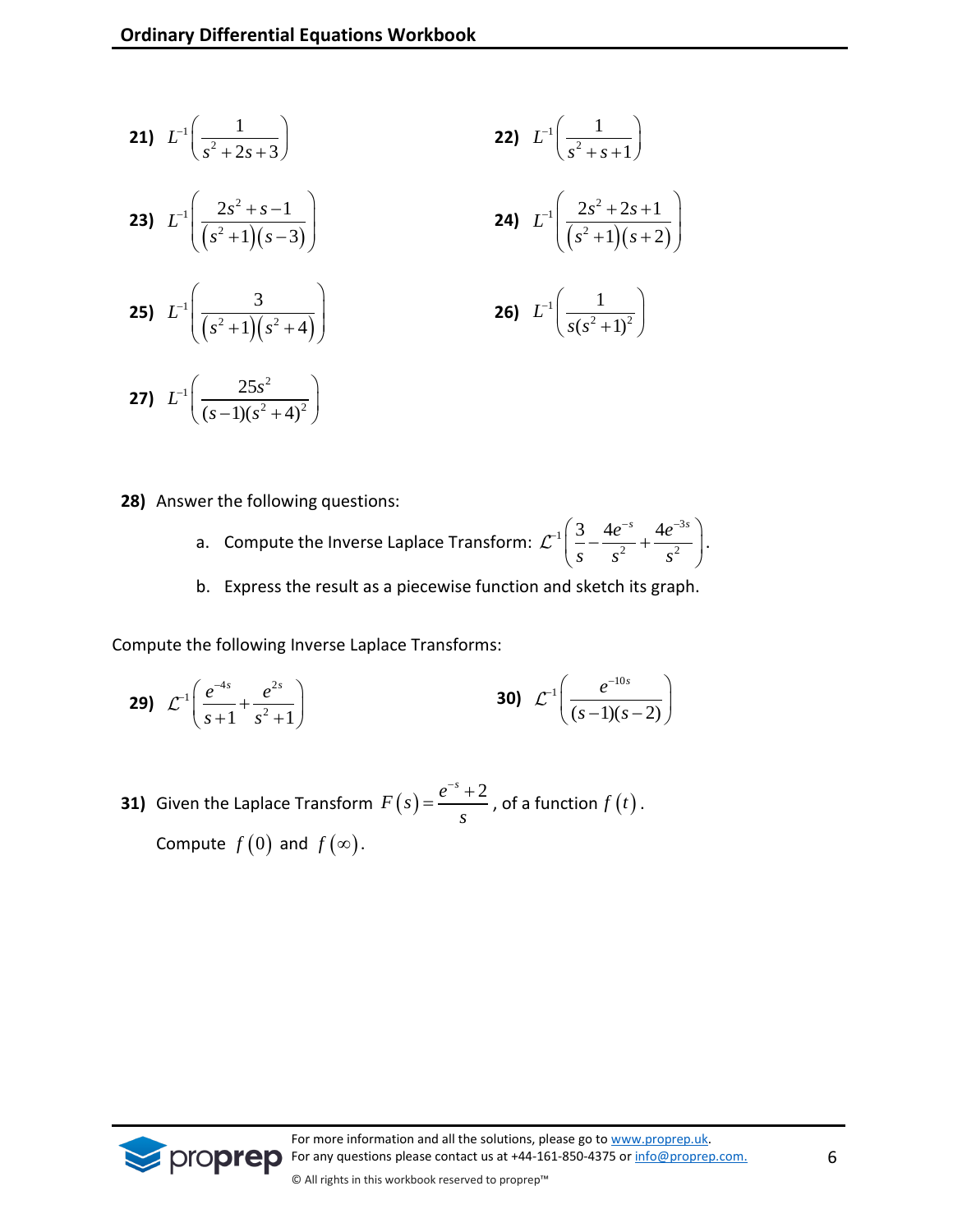## **Answer Key**

| 1) | $\mathbf{1}$                                                                                                       |    | <b>2)</b> $t^3/3!$                                                                |
|----|--------------------------------------------------------------------------------------------------------------------|----|-----------------------------------------------------------------------------------|
| 3) | $e^{10t}$                                                                                                          | 4) | $0.5\sin 2t$                                                                      |
| 5) | $\cos 2t$                                                                                                          |    | 6) $0.5e^{10t} \sin 2t$                                                           |
|    | 7) $e^{2t} \left\{ \cos 2t + 2 \frac{1}{2} \sin 2t \right\}$                                                       |    | <b>8)</b> $L^{-1} \left( \frac{s}{(s^2 + 2^2)^2} \right) = \frac{1}{4} t \sin 2t$ |
|    | 9) $\frac{1}{2 \cdot 2^3} (\sin 2t - 2t \cos 2t)$<br>16                                                            |    | <b>10)</b> $L^{-1}\left(\frac{1}{\sqrt{s}}\right) = \frac{1}{\sqrt{\pi}\sqrt{t}}$ |
|    | <b>11)</b> $\frac{e^{2t}-e^{-2t}}{4}$                                                                              |    | 12) $1-2e^{-5t}$                                                                  |
|    | <b>13)</b> $3e^{-3t} - 2e^{-2t}$                                                                                   |    | <b>14)</b> $1+\frac{1}{2}e^{t}-\frac{1}{2}e^{-t}$                                 |
|    | <b>15)</b> $e^{-t} + 2e^{-2t} + 3e^{3t}$                                                                           |    | <b>16)</b> $2(\cosh 3t - \cosh 2t)$                                               |
|    | 17) $e^{2t} + 4te^{2t} - e^{-2t}$                                                                                  |    | <b>18)</b> $-6+5t+6e^{-2t}$                                                       |
|    | <b>19)</b> $4-4e^{-3t}-3te^{-3t}$                                                                                  |    | <b>20)</b> $2e^{t} + te^{t} - 2e^{2t} + te^{2t}$                                  |
|    | <b>21)</b> $\frac{1}{\sqrt{2}}e^{-t} \sin \sqrt{2}t$                                                               |    | <b>22)</b> $\frac{1}{\sqrt{\frac{3}{4}}}e^{-\frac{1}{2}t}\sin\sqrt{\frac{3}{4}}t$ |
|    | <b>23)</b> $\sin t + 2e^{3t}$                                                                                      |    | <b>24)</b> $\cos t + e^{-2t}$                                                     |
|    | <b>25)</b> $\sin t - \frac{1}{2} \sin 2t$                                                                          |    | <b>26)</b> $1-\cos t - \frac{1}{2}t \sin t$                                       |
|    | <b>27)</b> $e^t - \cos 2t - \frac{1}{2} \sin 2t + 5t \sin 2t + \frac{5}{4} (\sin 2t - 2t \cos 2t)$                 |    |                                                                                   |
|    | <b>28)</b> a. $3-4u(t-1) \cdot (t-1) + 4u(t-3) \cdot (t-3)$                                                        |    | b. $\begin{cases} 3 & t < 1 \\ 7 - 4t & 1 < t < 3 \\ -5 & t \ge 3 \end{cases}$    |
|    | <b>29)</b> $u(t-4)e^{-(t-4)} + u(t+2)\sin(t+2)$                                                                    |    | <b>30)</b> $u(t-10)(e^{t-10}-e^{2(t-10)})$                                        |
|    | <b>31)</b> $f(t) = u(t-1) + 2 = \begin{cases} 2 & t < 1 \\ 3 & t \ge 1 \end{cases}$ , $f(0) = 2$ , $f(\infty) = 3$ |    |                                                                                   |

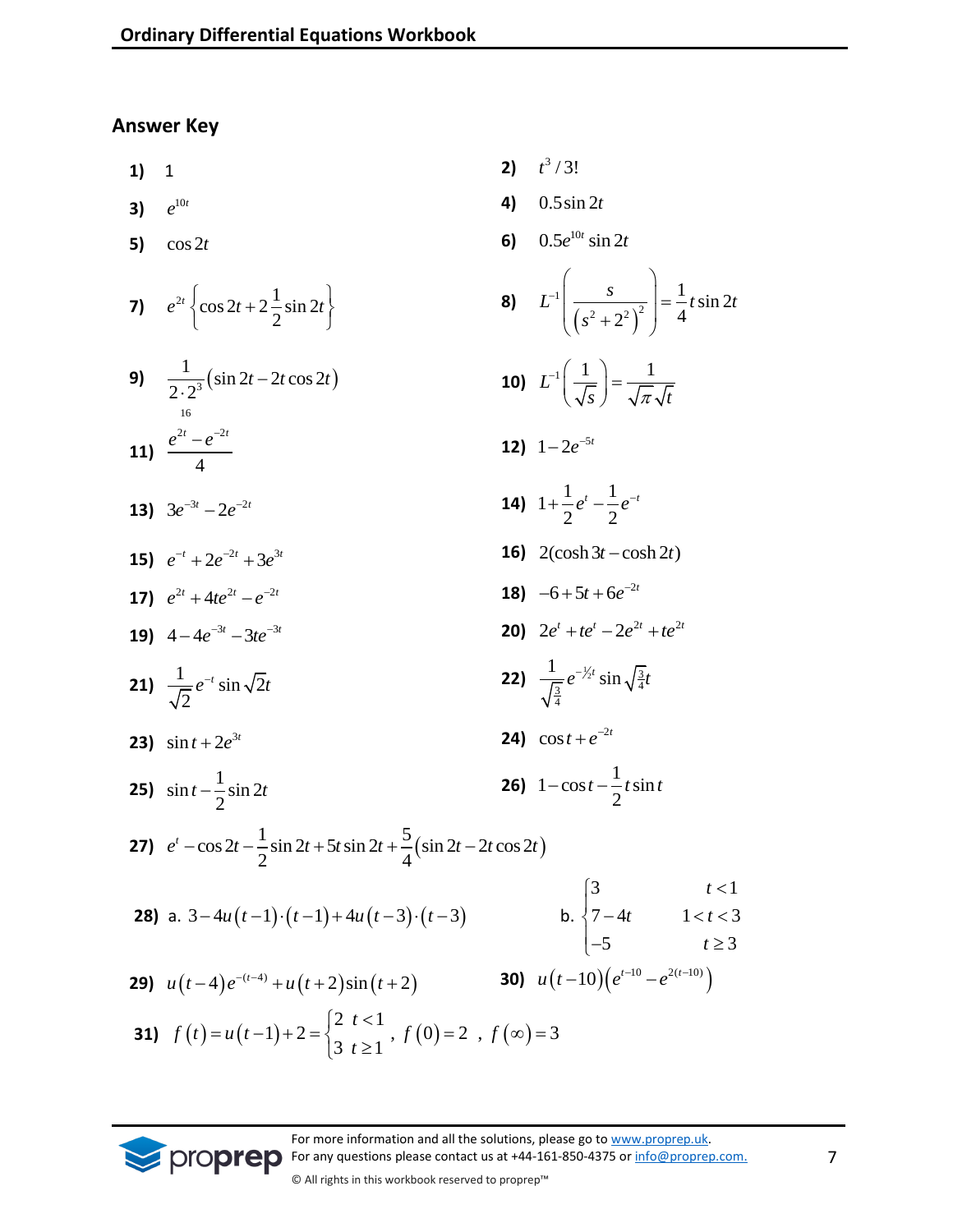# <span id="page-8-0"></span>**Solving ODEs with the Laplace Transform**

## **Questions**

Solve:

1) 
$$
y'+4y = e^{-3t}
$$
;  $y(0) = 0$   
\n2)  $y''+4y'+4y = 10e^{-2t}$ ;  $y(0) = -1$ ,  $y'(0) = 4$   
\n3)  $y''-4y' = 16$ ;  $y(0) = -1$ ,  $y'(0) = -4$   
\n4)  $y''+4y' = 8t+2$ ;  $y(0) = y'(0) = 0$   
\n5)  $4y''-4y' = te' + e'$ ;  $y(0) = y'(0) = \frac{1}{4}$   
\n6)  $y''-3y'+2y = u(t-4)$ ;  $y(0) = y'(0) = 0$ , where  $u(t) = \begin{cases} 0 & t < 0 \\ 1 & t \ge 0 \end{cases}$  is the unit step function.  
\n7)  $y''+y' = f(t)$ ;  $y(0) = y'(0) = 0$ , where  $f(t) = \begin{cases} 0 & t < 1 \\ 2 & t \ge 1 \end{cases}$ .

8) 
$$
y''+5y'+6y=h(t)
$$
;  $y(0) = y'(0) = 0$ , where  $h(t) = \begin{cases} 1 & 0 < t < 2 \\ 0 & t \ge 2 \end{cases}$ .  
9)  $y'''+4y''+5y'+2y=10\cos t$ ;  $y(0) = y'(0) = 0$ ,  $y''(0) = 3$ 

9) 
$$
y'''+4y''+5y'+2y=10\cos t
$$
;  $y(0) = y'(0) = 0$ ,  $y''(0) = 3$